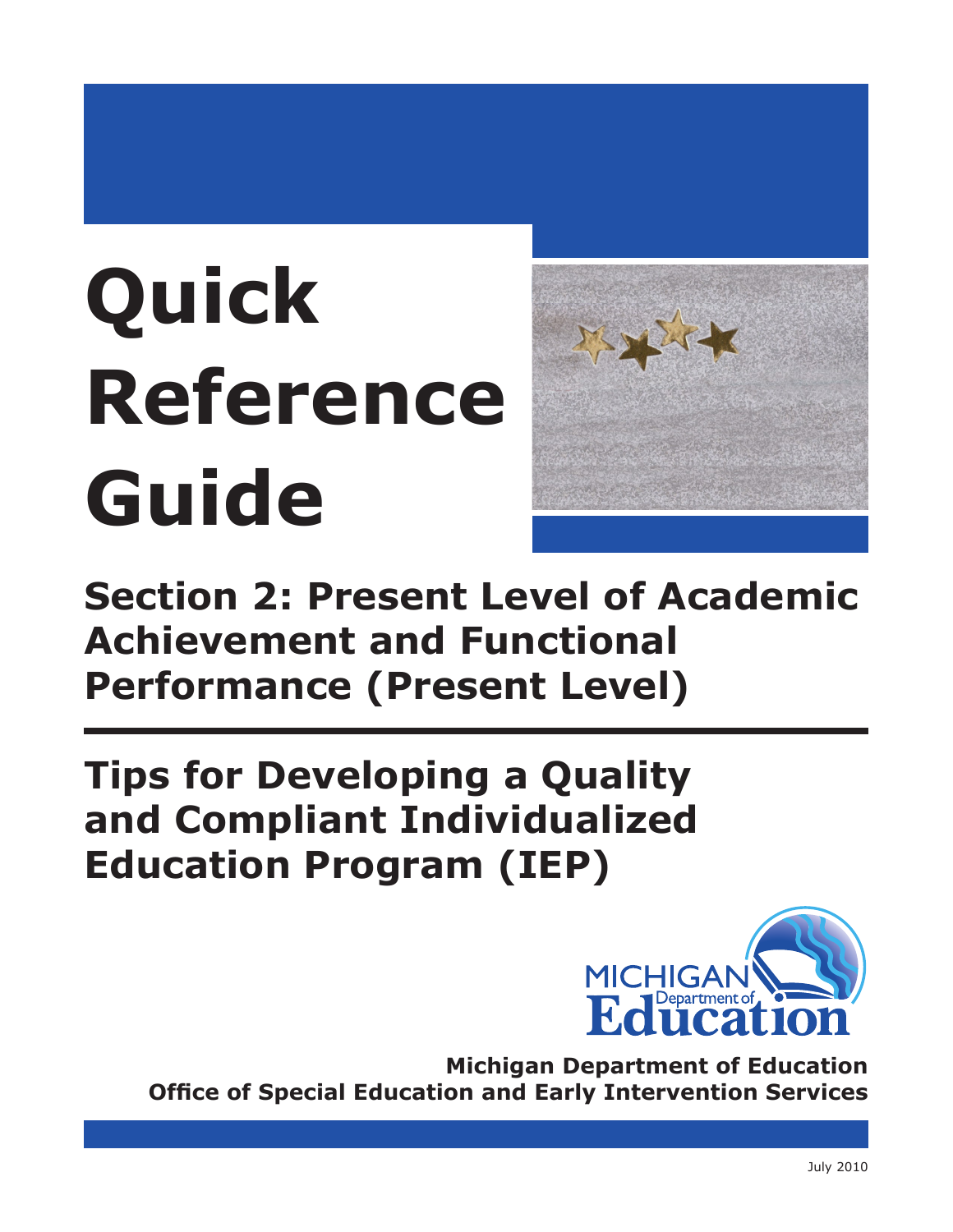**The purpose of the Present Level of Academic Achievement and Functional Performance (present level) section is to provide an overview of factors that impact the student's performance and subsequent development of services and programs to meet the student's unique learning needs.**

**The present level provides a foundation for developing rigorous supports to create an opportunity for greater student success. It is the basis from which all other Individualized Education Program (IEP) components are developed.**

**Each area of need identified in the present level must be addressed in another appropriate section of the IEP form. This section, in its entirety, is used to describe the student's current performance in areas affected by the disability.**

**The present level has two sections. Section 2-A is required for all students. Section 2-B has three options. One of the three options must be completed for the IEP process.**

| <b>FACTORS TO CONSIDER</b> |                                                                                                            |  |
|----------------------------|------------------------------------------------------------------------------------------------------------|--|
| General                    |                                                                                                            |  |
|                            | The IEP team must consider each of the following:                                                          |  |
|                            | The strengths of the student: The student of the strength of the strength of the strengths of the student: |  |
|                            | ,我们也不能在这里的时候,我们也不能在这里的时候,我们也不能会在这里的时候,我们也不能会在这里的时候,我们也不能会在这里的时候,我们也不能会在这里的时候,我们也不                          |  |
|                            |                                                                                                            |  |
|                            |                                                                                                            |  |
|                            | The concerns of the parent for enhancing the education of the student:                                     |  |
|                            |                                                                                                            |  |
|                            |                                                                                                            |  |
|                            |                                                                                                            |  |
|                            | The results of the most recent evaluation(s) of the student:                                               |  |

*Factors to Consider (General): This section asks the* IEP team to address the student's strengths and parent concerns. This section also asks the IEP team to take into consideration the most recent evaluation results. Comprehensive completion of this section provides an overview of the student's abilities and helps prioritize the student's areas of need in Section 2-B.

*Strengths of the Student―*This is the only place in the IEP process that captures the student's strengths. Strengths are important to all other sections of the IEP; in particular, they are the basis for developing supplementary aids and services and secondary transition services.

*Factors to Consider (General) continues on next page* 

**Section 2: Present Level of Academic Achievement and Functional Performance 1**

# **Checklist**

- $\Box$  The strengths of the student are identified.
- $\Box$  The parent was given the opportunity to identify educational concerns.
- $\Box$  Evaluation results are provided, including (when appropriate) a transition assessment.
- $\Box$  Communication needs and assistive technology needs of the student were considered.
- $\Box$  If appropriate, the following were considered: positive behavioral interventions, language needs for a student with limited English proficiency, Braille instruction, and/or mode of language and communication for a student who is deaf or hard of hearing.
- $\Box$  One of the three options for Section 2-B is complete and includes:
	- ɶ The area(s) of need.
	- ɶ Baseline data provided from a variety of sources.
	- ɶ A description of how the student's academic, developmental, and functional needs affect involvement and progress in the general education curriculum or participation in appropriate activities for preschool children.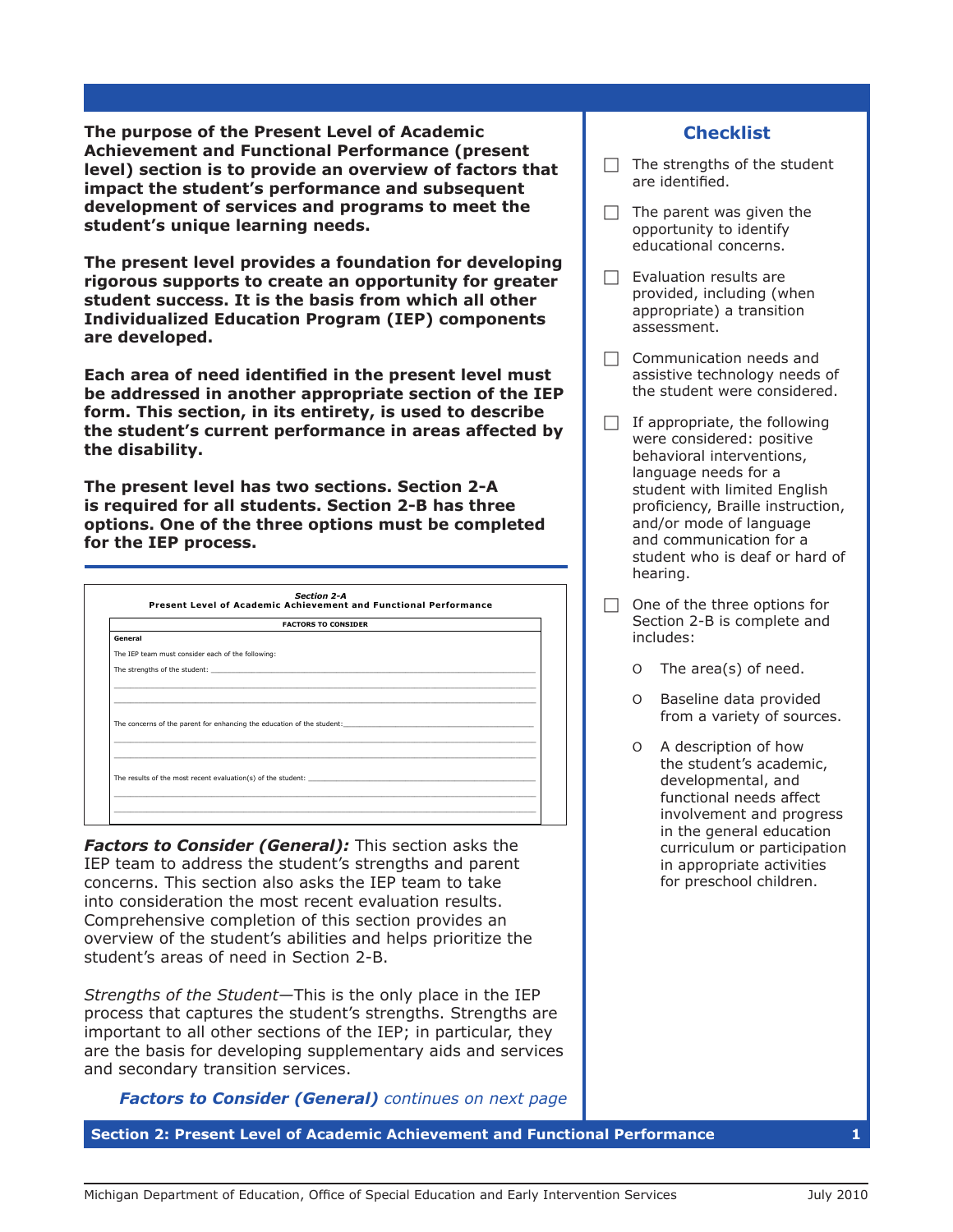*Concerns of the Parent―*If a parent does not identify any concerns, document that no concerns have been identified at this time.

*Evaluation(s) Results―*Use this section to document a comprehensive list of results from recent assessments and evaluations of the student. Evaluations may include, but are not limited to, the Multidisciplinary Evaluation Team (MET) report, the Review of Existing Evaluation Data (REED), the Michigan Educational Assessment Program (MEAP), district assessments, and benchmark assessments.

| <b>Special Factors</b>                                                                                                                                                                               |
|------------------------------------------------------------------------------------------------------------------------------------------------------------------------------------------------------|
| The IEP team must consider the following for the student (check boxes to indicate consideration):                                                                                                    |
| $\Box$ The communication needs of the student.                                                                                                                                                       |
| $\Box$ The need for assistive technology devices and services for the student.                                                                                                                       |
| The IEP team must consider the following for the student, as appropriate (check all that apply):                                                                                                     |
| The use of positive behavioral interventions and supports, and other strategies, to address behavior because the student<br>has behavior that impedes his or her learning or the learning of others. |
| $\Box$ The language needs of the student because the student has limited English proficiency.                                                                                                        |
| $\Box$ Braille instruction because the student is blind or visually impaired.                                                                                                                        |
| $\Box$ The mode of language and communication because the student is deaf or hard of hearing.                                                                                                        |

*Factors to Consider (Special Factors):* The first two special factors listed must be considered for every student. The remaining four special factors must be considered as appropriate. **[§ 300.324(a)(2)]**

If a special factor is considered and the IEP team determines there is an area of need, the special factor must be addressed in an appropriate section of the IEP form (e.g., Goals, Supplementary Aids and Services, etc.).

If a special factor is considered, but the IEP team determines there is no area of need, the rationale for determining no area of need must be addressed in the Notice under "Option Considered but Not Selected."

## **Resources**

*• Michigan Administrative Rules for Special Education* (MARSE)

[www.michigan.gov/](http://www.michigan.gov/documents/mde/MARSE-April09_274156_7.pdf) [documents/mde/MARSE-](http://www.michigan.gov/documents/mde/MARSE-April09_274156_7.pdf)[April09\\_274156\\_7.pd](http://www.michigan.gov/documents/mde/MARSE-April09_274156_7.pdf)f

- *• Individuals with Disabilities Education Act* (IDEA, Federal Regulations) [http://idea.ed.gov](http://idea.ed.gov/explore/view/p/%2Croot%2Cregs%2C)
- *• A Seven-Step Process to Creating Standards-Based IEPs*

[www.cenmi.org/documents/](www.cenmi.org/documents/sevensteps.pdf) [sevensteps.pd](www.cenmi.org/documents/sevensteps.pdf)f

# **Data Sources** *including, but not limited to:*

- **Attendance**
- **Checklists**
- Educational Development Plan (EDP)
- Observational Data
- Report Cards/Grades
- **Assignments**
- Informal Assessment Results
- Formal Test Results
	- » Criterion referenced tests » Standardized tests
- Completion of Work » Work samples
	- » Portfolio contributions
- Behavioral Expectations
- Discipline/Behavior Record
- Anecdotal Written Records
- Grade Level Performance on Grade Level Content Expectations (GLCEs) and High School Content Expectations (HSCEs)
- Authentic Assessments
- Progress Reports
- Achievement Tests
- Community-Related Input
- Parent Input
- Personal Curriculum (PC)
- Previous IEP
	- » Goals and objectives
	- » Reported progress

### **Section 2: Present Level of Academic Achievement and Functional Performance 2**